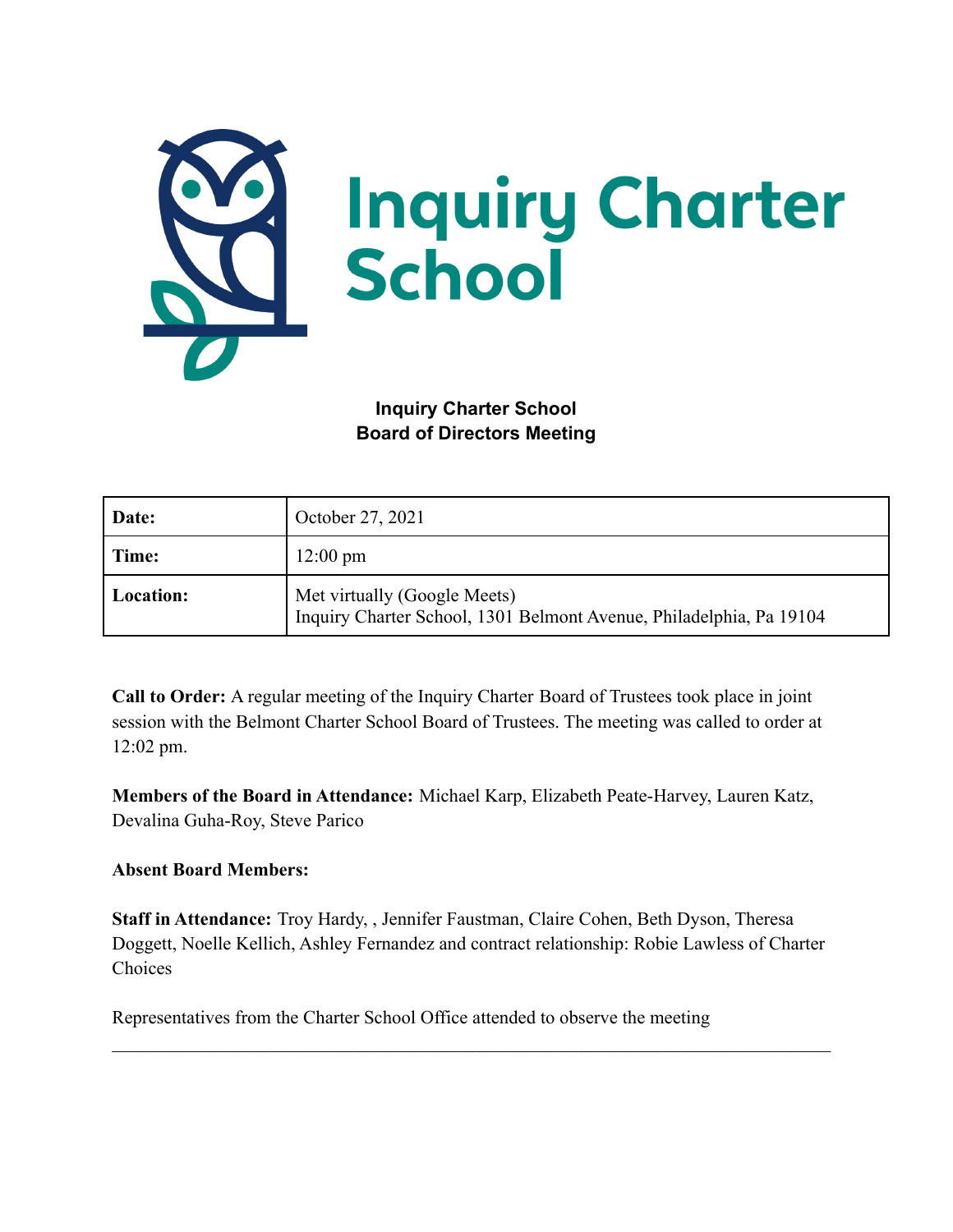M. Karp called the meeting to order and began the meeting by calling for public comment. No public comment was made

**Chairman's remarks:** Mr Karp welcomed the Charter School Office representatives to the call to observe and recapped that we will expect a successful completion of our Charter Renewal in March of 2022.

## **Old Business**

**Resolution 1**: Board members reviewed the minutes from the previous meeting, June 2021 and made a motion to approve. Motion made by L. Convey and seconded by L. Kaminsky. Motion passed unanimously.

**CEO Report:** J. Faustman provided an overview of the challenges facing the schools including staff shortages, coverage issues, transportation issues, the potential SEPTA strike and community gun violence. The bright spot is we are learning a lot and are working on creating opportunities to mitigate these challenges leading to a stronger ICS.

ICS enrollment is down slightly with a waitlist. Teams are working on enrolling students off the waitlist, systematically according to our policies.

The Truancy program run with CEA will be up and running by January 2022.

**COO report:** T. Doggett provided a health and safety update- successfully been open for 2 months. The Philadelphia Department of Public Health is now suggesting test-to-stay options for schools. ICS will be offering this option to keep students in schools and learning.

T. Doggett provided an update on ESSER funding which will focus on hiring more staff, using more strategies to help students learn.

BCS Board member L. Convey asked if there was any chance we would not receive the ESSER funding. T. Doggett replied that it was our allotment.

**Financial Report:** T. Hardy provided a summary from the finance committee that met prior to the meeting. The summary is the schools are demonstrating a positive Q1 financials. The audit will be ready on time.

## **Action Items:**

**Resolution 2**: To adopt the vaccine policy. Motion by E. Peate Havey, seconded by L. Rich. Motion passed unanimously